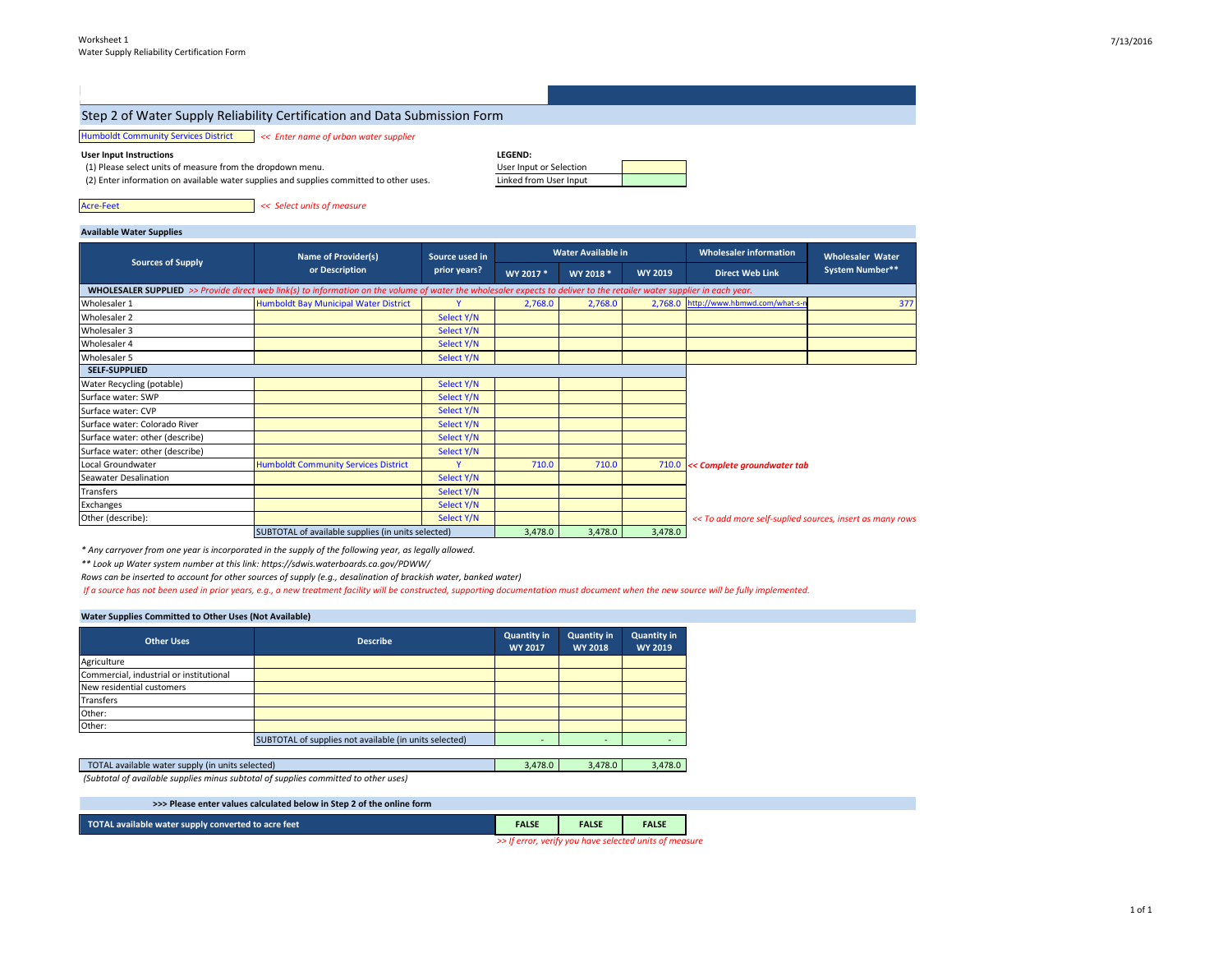|                                                      | If using local groundwater sources, answer questions below                                                                                                                                                    |
|------------------------------------------------------|---------------------------------------------------------------------------------------------------------------------------------------------------------------------------------------------------------------|
|                                                      | Complete only if relying on local groundwater for a portion of supply (not brackish groundwater desalination or banking)                                                                                      |
|                                                      |                                                                                                                                                                                                               |
|                                                      | Do you know the volume of water in the aquifer that is in your source(s) of groundwater?                                                                                                                      |
| Pick one:<br><b>No</b>                               | Optional notes and comments:                                                                                                                                                                                  |
|                                                      | According to the California Groundwater Bulletin 118, 2004, " Groundwater Storage<br>Capacity. Published information was not found addressing groundwater storage."                                           |
|                                                      |                                                                                                                                                                                                               |
|                                                      |                                                                                                                                                                                                               |
|                                                      |                                                                                                                                                                                                               |
| How frequently are groundwater elevations monitored? |                                                                                                                                                                                                               |
| Pick one:<br>Semi-Annual                             | Optional notes and comments:                                                                                                                                                                                  |
|                                                      | The HCSD groundwater well (Spruce Point) is artesian and due to the well design does                                                                                                                          |
|                                                      | not allow measurement of water levels, static or drawdown, however there are several<br>CASGEM wells in the same groundwater basin (Eureka Plain Groundwater Basin) that                                      |
|                                                      | are being monitored semi-annually.                                                                                                                                                                            |
|                                                      | At what depth is/was your water table? (in feet) Do not average values for multiple basins, management zones, or wells.                                                                                       |
|                                                      | If there are multiple wells, enter the depth for the source where the largest portion of supply comes from; itemize information in the notes or supporting documentation.                                     |
| In June 2016<br>0 feet                               |                                                                                                                                                                                                               |
| In June 2013<br>$0$ feet                             | Optional notes and comments:                                                                                                                                                                                  |
|                                                      | The Spruce Point groundwater well is artesian at static conditions (depth to water $= 0$                                                                                                                      |
|                                                      | feet). Due to the well design there are no means to measure water levels, static or                                                                                                                           |
|                                                      | drawdown. Depth to water during pumping at 440 gpm has is approximately 51 feet<br>(Winzler & Kelly, 1988).                                                                                                   |
|                                                      |                                                                                                                                                                                                               |
|                                                      | How many feet can you withdraw without substantially affecting your ability to pump water? (in feet)                                                                                                          |
|                                                      | If there are multiple wells, enter the depth for the source where the largest portion of supply comes from as a representative well; provide additional information in the notes or supporting documentation. |
|                                                      | 120 feet Optional notes and comments:                                                                                                                                                                         |
|                                                      | The depth to the pump in the Spruce Point well is 120 feet from the land surface. Step<br>drawdown pump test information from (Winzler & Kelly, 1988) indicates pumping at                                    |
|                                                      | 581 gpm resulted in a drawdown of 51 feet. Presently, pumping occurs at a lesser rate                                                                                                                         |
|                                                      | of 440 gpm and the same drawdown of 51 feet is conservatively assumed resulting in                                                                                                                            |
|                                                      | Do you have groundwater that you expect to sell or distribute to another water supplier that is not accounted for in your calculations?                                                                       |
| Pick one:<br><b>No</b>                               | Describe:                                                                                                                                                                                                     |
|                                                      |                                                                                                                                                                                                               |
|                                                      |                                                                                                                                                                                                               |
|                                                      |                                                                                                                                                                                                               |
|                                                      |                                                                                                                                                                                                               |
| >>> Thank you.                                       |                                                                                                                                                                                                               |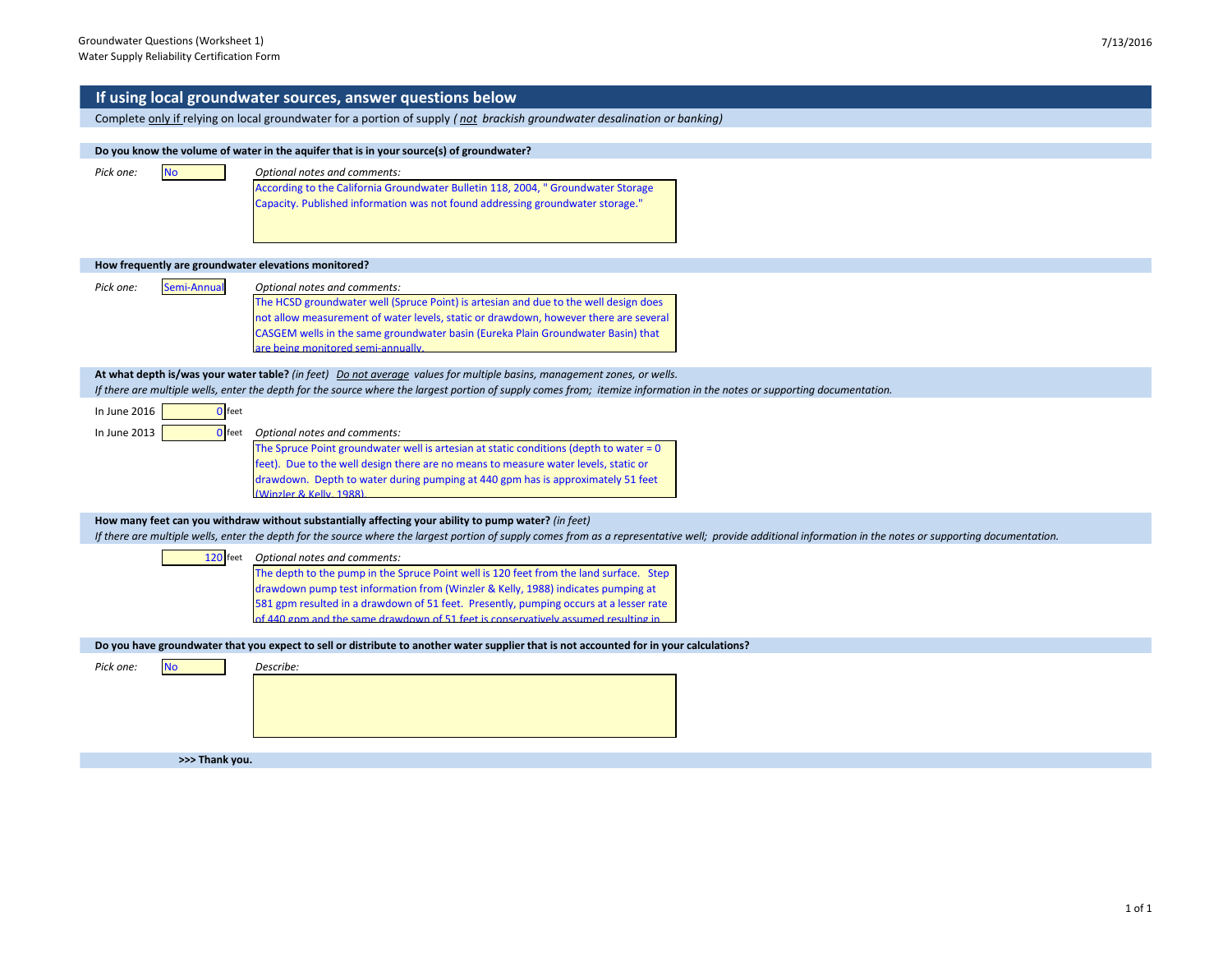# **Humboldt Community Services District**

**\_\_\_\_\_\_\_\_\_\_\_\_\_\_\_\_\_\_\_\_\_\_\_\_\_\_\_\_\_\_\_\_\_\_\_\_\_\_\_\_\_\_\_\_\_\_\_\_\_\_\_\_\_\_\_\_\_\_\_\_\_**

Post Office Box 158 Cutten, Ca 95534 (707) 443-4558 Fax (707) 443-0818

## **WATER SUPPLY RELIABILITY CERTIFICATION SUPPORTING ANALYSIS AND CALCULATIONS**

### June 21, 2016

Pursuant to the modifications made to the Emergency Water Conservation Regulations adopted by the State Water Resources Control Board on May 18, 2016, Humboldt Community Services District is providing the following water supply reliability certification supporting analysis and calculations.

## **Background**

Humboldt Community Services District (HCSD) receives water supplies from two sources including purchased water from a regional water wholesaler Humboldt Bay Municipal Water District (HBMWD) and self supplied groundwater from a well operated by HCSD.

## **Water Availability**

#### **Purchased Water**

The projected wholesaler supply information was provided by HBMWD. Se[e www.hbmwd.com/what-s-new](http://www.hbmwd.com/what-s-new) for details.

#### **Groundwater**

The HCSD groundwater well (Spruce Point) pumps groundwater from the Eureka Plain Groundwater Basin. The Spruce Point well is artesian and due to the well design does not allow measurement of water levels, static or drawdown, however, there are several CASGEM wells in the Eureka Plain Groundwater Basin that are being monitored semi-annually. Graphs of seasonal groundwater levels and precipitation records were reviewed to determine the impact of precipitation trends on groundwater levels in the Eureka Plain Groundwater Basin.

Based on a review of the precipitation record (Figure 1), the drought conditions to be modeled over the next three years (based on the precipitation from 2013-2015) is 78% of normal. Historically there was a similar 6 year period with 77% of normal precipitation (1987-1992).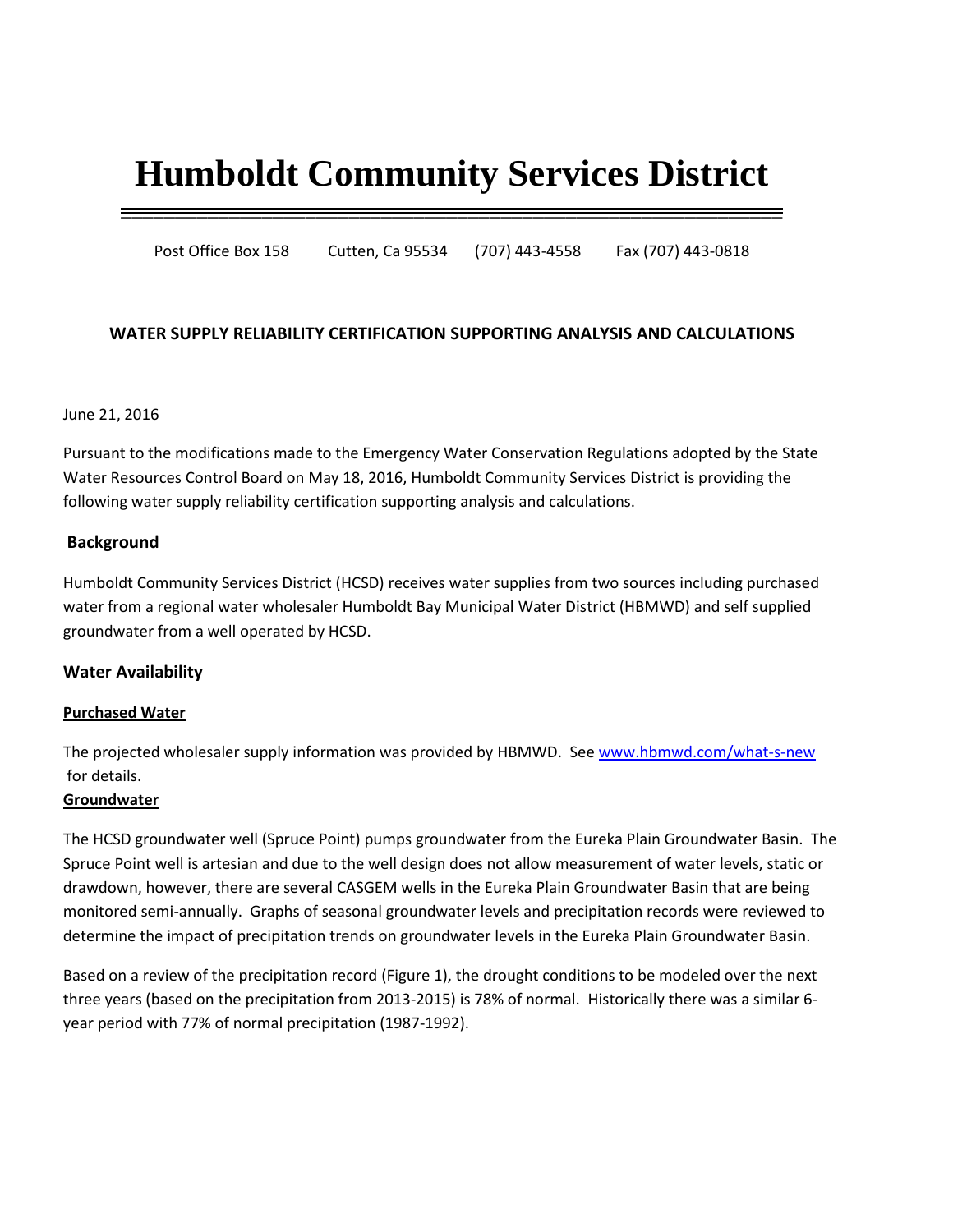

**Figure 1: Precipitation Record for the Eureka Plain Groundwater Basin area 1905-2015**

Figure 2 details that the groundwater levels is for the CASGEM well that showed the greatest impact of precipitation on groundwater levels. During the historic 6-year drought there was a maximum drop of approximately 8 feet in groundwater elevation.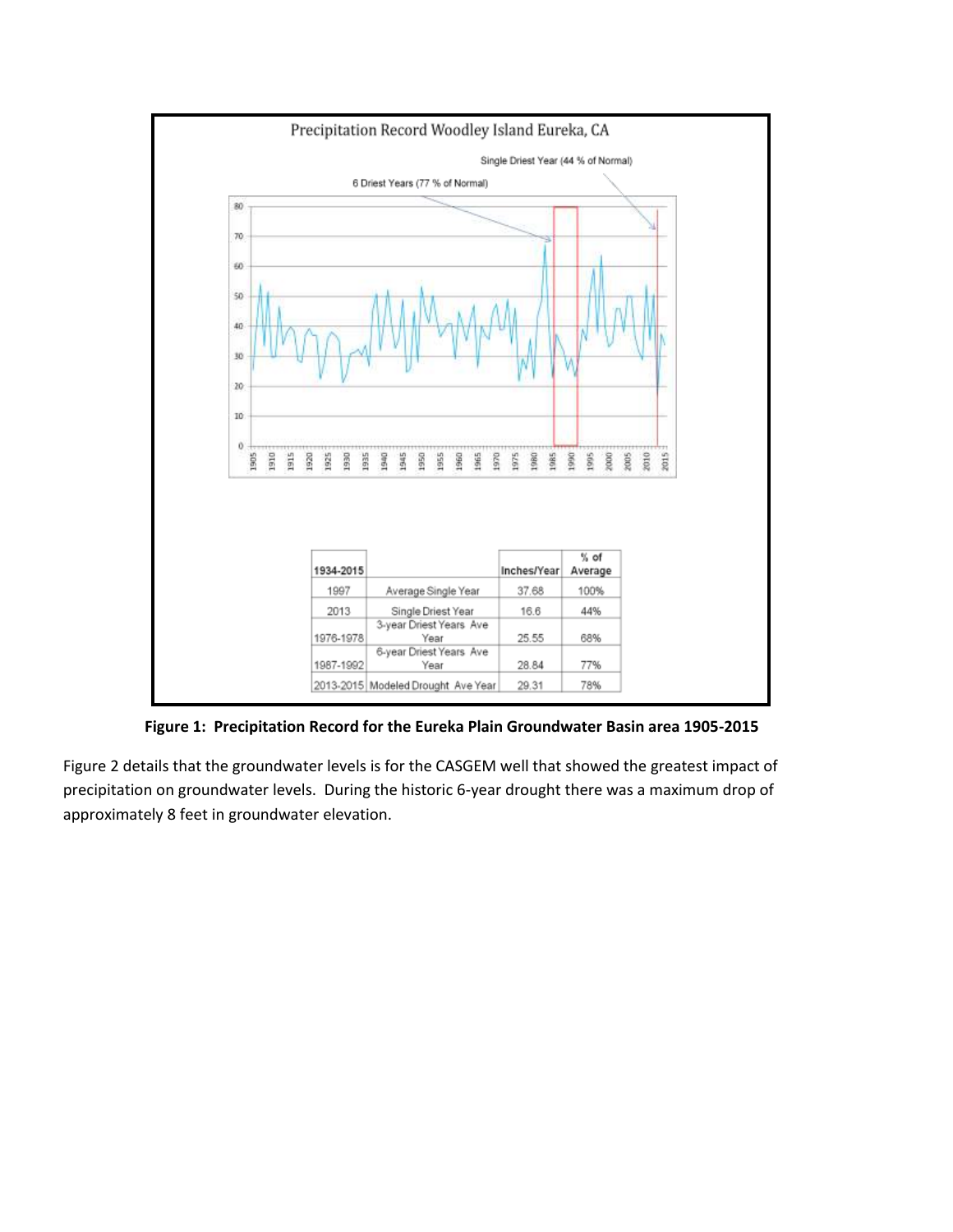

**Figure 2: Eureka Plain Groundwater Basin response to precipitation, 1950-2015**